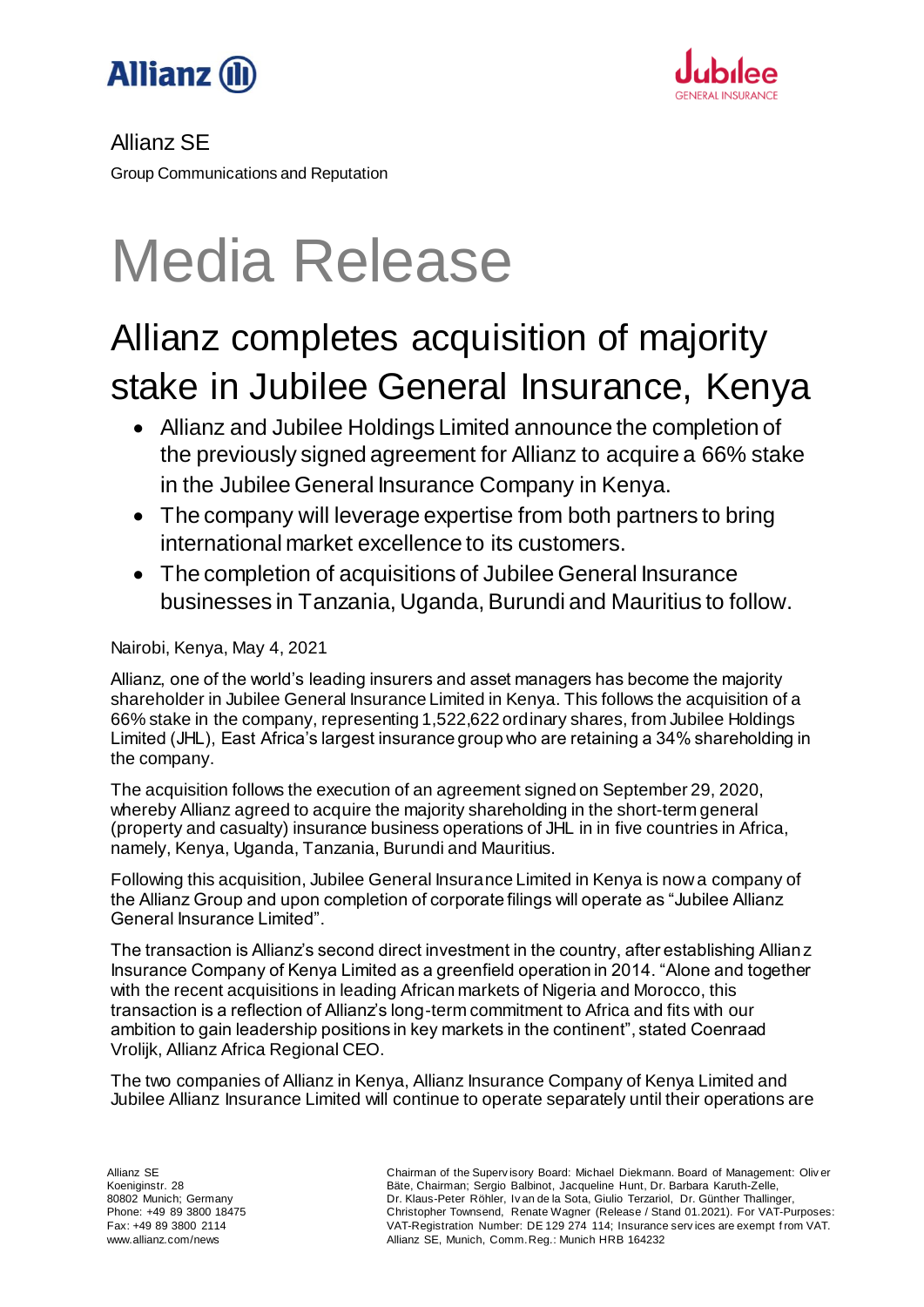consolidated into Jubilee Allianz General Insurance Limited, which is subject to regulatory approval.

"All contracts issued by the two companies remain valid and we will continue to honor our commitments and deliver the quality of service that Allianz is known for globally," commented Nandini Wilcke, the Regional Head of Mergers & Acquisitions for Allianz Africa. "This transaction gives us a bigger platform to offer Allianz's wide range of insurance products, from simple digital products to flexible corporate solutions," added Coenraad Vrolijk.

This is a historic development for the Jubilee Group and through this partnership, Jubilee and Allianz aim to jointly expand and broaden insurance markets across East Africa, leveraging Jubilee insurance's deep regional knowledge, extensive networks and brand reputation with the global expertise and capacity of the Allianz Group.

Nizar Juma, Chairman of JHL stated: "We are pleased to embark on the first step of our strategic partnership with Allianz, which will support Jubilee's ambition to increase insurance awareness and accessibility across East Africa by providing innovative, affordable and technically advanced property and casualty insurance products to consumers across the region".

Allianz and JHL will continue to work together to finalize the acquisitions for the businesses in Tanzania, Uganda, Burundi and Mauritius.

#### **For further information please contact:**

| Aliidi il Alfiud. |                                                         |
|-------------------|---------------------------------------------------------|
| Meryem Hammouch   | Tel. +212661076798, e-mail: mervem.hammouch@allianz.com |
| Sara Benazouz     | Tel. +212661471418, e-mail: sara.benazouz@allianz.com   |

Jubilee Holdings Limited

 $\Delta$ llianz  $\Delta f_{\text{rion}}$ 

-

Geoffrey Nayema Tel. +254724486750 Email[: geoffrey.nayema@jubileekenya.com](mailto:geoffrey.nayema@jubileekenya.com)

#### **About Allianz (www.allianz.com)**

The Allianz Group is one of the w orld's leading insurers and asset managers with more than 100 million<sup>1</sup> private and corporate customers in more than 70 countries. Allianz customers benefit from a broad range of personal and corporate insurance services, ranging from property, life and health insurance to assistance services to credit insurance and global business insurance. Allianz is one of the w orld's largest investors, managing around 790 billion euros on behalf of its insurance customers. Furthermore, our asset managers PIMCO and Allianz Global Investors manage 1.7 trillion euros of third-party assets. Thanks to our systematic integration of ecological and social criteria in our business processes and investment decisions, w e are amongst the leaders in the insurance industry in the Dow Jones Sustainability Index. In 2020, over 150,000 employees achieved total revenues of 140 billion euros and an operating profit of 10.8 billion euros for the group.

#### **About Allianz Africa (www.allianz-africa.com)**

In Africa, Allianz is currently present in 12 countries and accompanies clients in 49 markets. Its 1.167 employees achieved regional revenues of 371 million euros in 2020. Allianz also provides micro-insurance for 1.7mn low income families and individuals in Africa.

<sup>&</sup>lt;sup>1</sup> Including non-consolidated entities with Allianz customers.